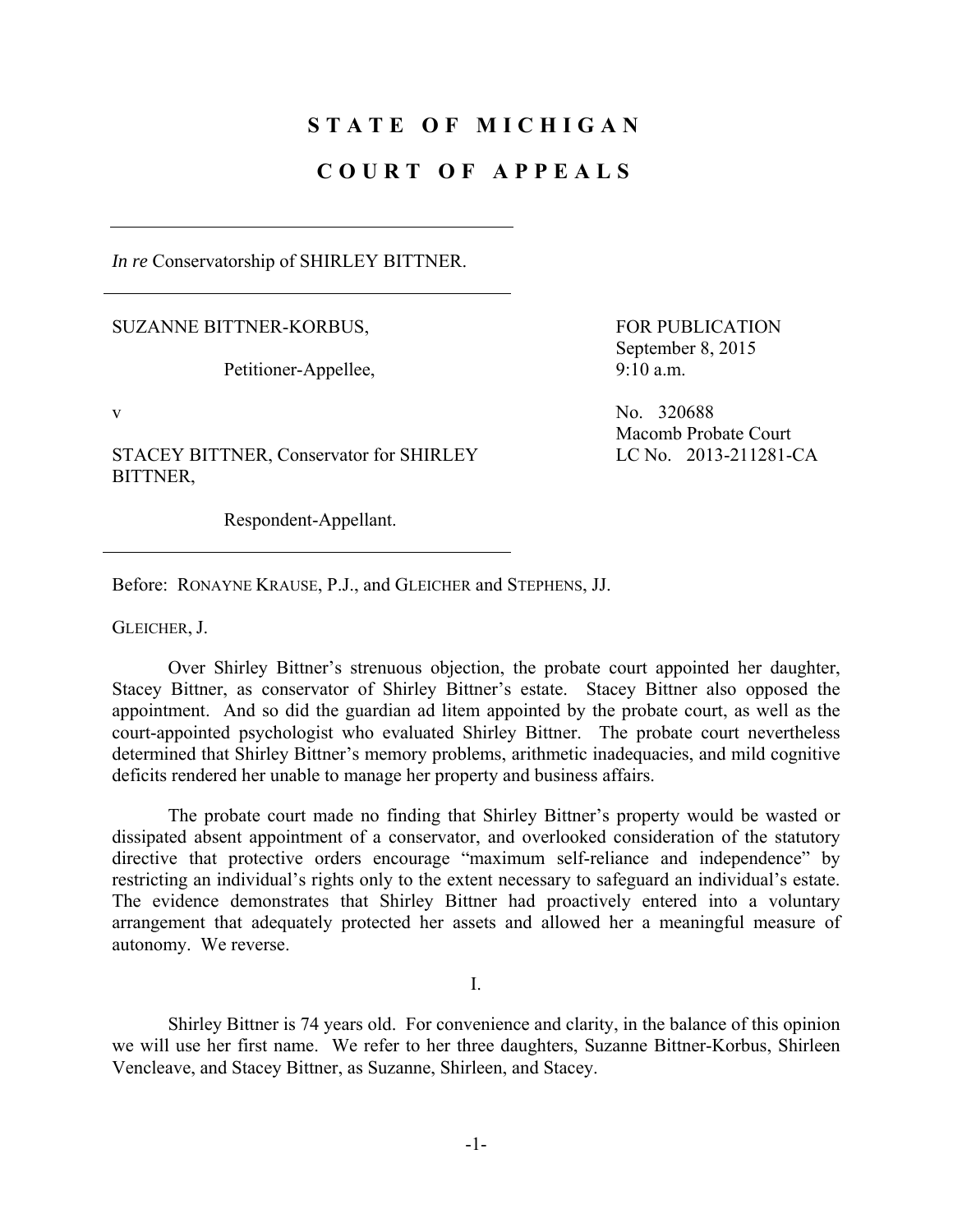Shirley's husband of more than fifty years passed away in October 2011. Stanley Bittner had single-handedly managed the couple's financial affairs. Newly widowed, Shirley developed serious health problems that required surgery, medications, and a temporary stay in a nursing home. She emerged from this ordeal with some confusion. Shirley decided to entrust the management of her finances to Suzanne, and granted Suzanne a durable power of attorney. Shirley revised her living trust to designate Suzanne as a co-trustee with authority to act independently.

 In June 2013, Shirley petitioned the probate court for an accounting and a protective order. The petition averred that Suzanne had diverted a considerable amount of Shirley's money to herself, converted many of Shirley's accounts to joint tenancies, and withdrew funds without Shirley's authorization. Shirley revoked Suzanne's power of attorney and co-trustee status, the petition asserted, but Suzanne failed to return all the money she misappropriated and refused to "undo the joint tenancy creations." Shirley demanded an accounting, restoration of her assets, and imposition of a surcharge. In September 2013, the probate court entered a temporary restraining order and authorized discovery.

 Two months later, Suzanne filed a petition seeking an appointment of a conservator for Shirley. The petition alleged that Shirley was unable to manage her property and business affairs effectively because of mental illness and mental deficiency. In support of this allegation, Suzanne claimed that "Shirley believes that all her money is gone, she is spending time with her daughter Shirleen and her grandson who have previously stolen from her, [and] she does not remember things that she did." Suzanne requested that a public administrator act as conservator of Shirley's estate.

 Shirley responded to the petition by denying that she needed a conservator and insisting that the petition was "simply a last minute frivolous effort to distract from Petitioner Suzanne Bittner-Korbus' illegal behavior[.]" Further, Shirley's answer maintained, the petition lacked any "allegations that Shirley is not managing her assets appropriately or that her management is adversely affected by some 'mental illness.' "

 The probate court ordered that Shirley undergo an independent medical examination with psychologist Terry Rudolph, Ph.D., and appointed attorney Helene Phillips as Shirley's guardian ad litem. Attorney Phillips met with Shirley on January 30, 2014. According to Phillips' report, Shirley expressed a correct understanding of a conservatorship and its attendant responsibilities, denied that she lacked the "mental capacity to handle her estate," and explained in detail the basis for her belief that Suzanne had helped herself to some of Shirley's assets. The report continued:

 I went over the financial documents form with her and on the most part she was able to provide me with the majority of her financial information. Her daughter Stac[e]y corrected a few accounts and added a few accounts. She informed me that she was paying all her own bills and that at times her daughter Stac[e]y was helping her.

Subsequently, Phillips interviewed Stacey. Phillips concluded: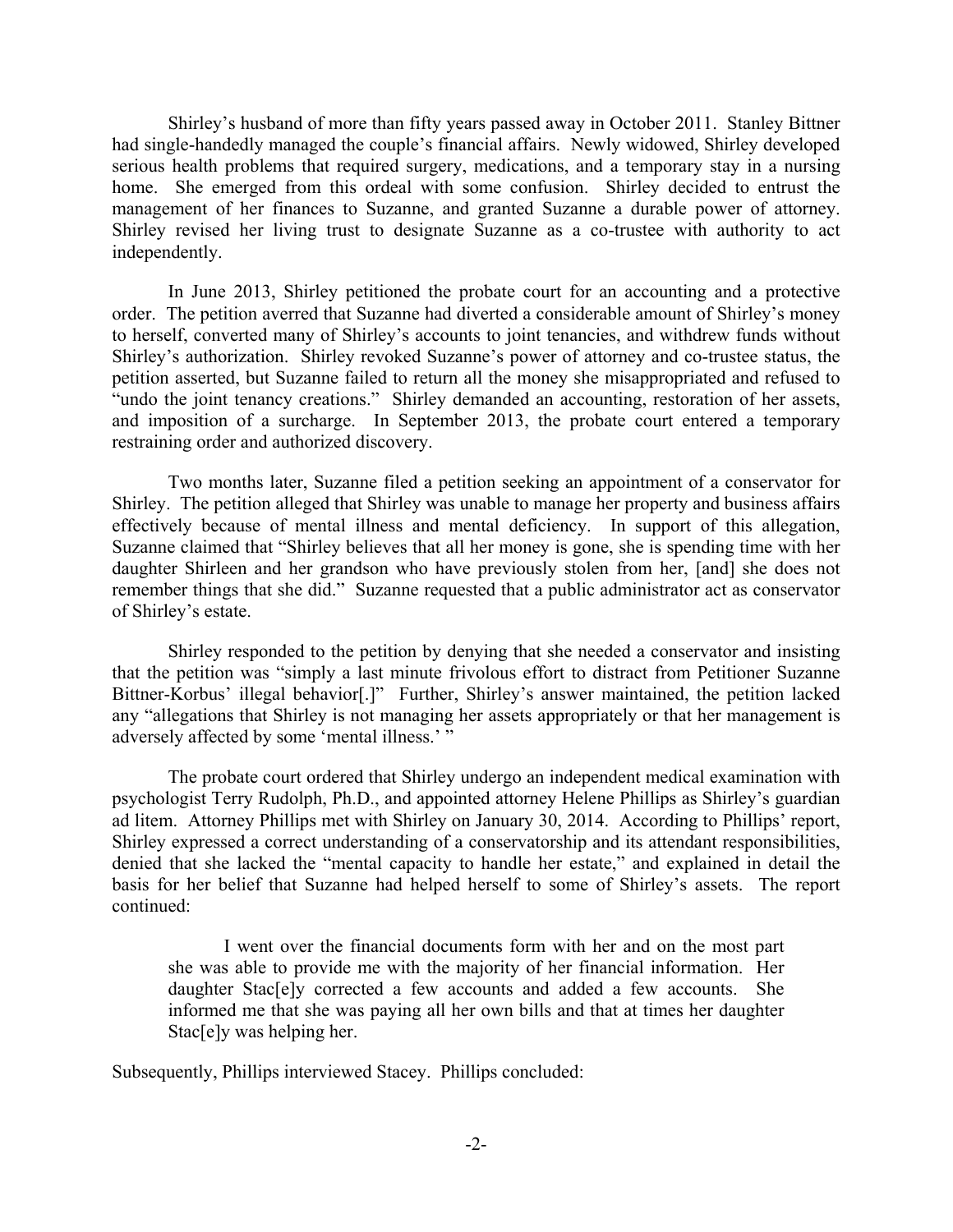After my meeting with Shirley Bittner, conversation with daughter Stac[e]y and conversations with both Suzanne's attorney and Shirley's attorney I do not believe that Shirley Bittner falls under the code's requirements of being a person who needs protection and is not in need of a conservator. I would recommend that the court not approve this conservatorship. I have some minor concerns with Shirley Bittner's full knowledge of her assets but I believe that there are enough safeguards in place with the POA and daughter Stac[e]y's help.

 Dr. Rudolph interviewed Shirley in February 2014, and administered several psychological tests. He noted that Shirley had originally scheduled the exam for January 31 but forgot about it, and "only came to know of it during a conversation with her attorney." Dr. Rudolph summarized his encounter with Shirley as follows:

Today, Ms[.] Bittner was oriented to person. She was able to name her presumptive heirs. Ms[.] Bittner appeared to be able to identify her sources and amounts of monthly income, albeit that she was reading from prepared notes. She appeared to be aware of her real estate holdings.

Ms[.] Bittner was alert, verbal and oriented fully to person and place and generally to time. Her memory was in the low average to borderline range but her fund of general information was intact. She was poor at mental arithmetic. Ms[.] Bittner's interpretation of proverbs was superficial and literal and her reasoning was concrete. As a result, Ms[.] Bittner's formal judgment was marginal.

Testing indicates that Ms[.] Bittner functions in the low average range of cognitive abilities. She displayed an intact vocabulary and fund of general information along with some capacity to deal with abstract material. Ms[.] Bittner was very poor at mental arithmetic and quantitative facts. She was readily able to initiate and maintain verbal responses, but was very poor at the initiation and maintenance of motor responses. This does not bode well for her continuing to drive at this time. Ms[.] Bittner had some difficulty in registering and recalling new material.

Ms[.] Bittner has testamentary capacity and could make an informed decision about who she would want to assist her in handling her own affairs and make suggestions as to how she would want her assets used on her behalf. She has the capacity to live independently in her home for the time being and make daily decisions about activities, foods she wants to eat and clothes she wants to wear. Ms[.] Bittner's presentation during this evaluation, as well as her performance on objective testing indicates problems in consistently being able to initiate and carry out the tasks necessary to effectively manage her financial affairs. She has poor registration and recall, as well as poor arithmetic and quantitative skills which negatively impact her ability to be able to independently manage her financial resources.

His report concluded with the following recommendations: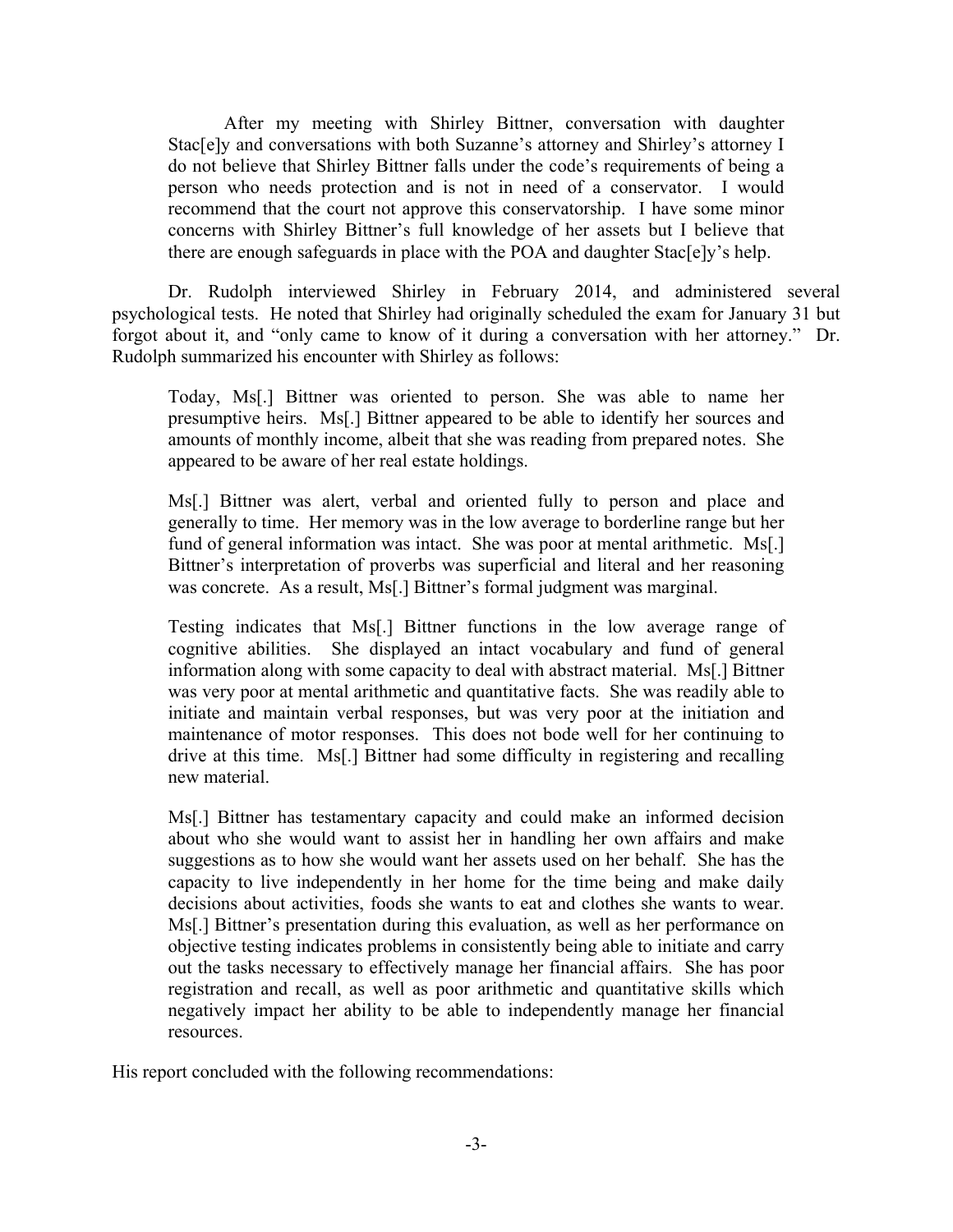1. Ms[.] Bittner has cognitive impairments brought about by Vascular Dementia, but not at a level of severity to be considered a Legally Incapacitated Person who requires the assistance of a Conservator to preserve her assets and assist her with her financial affairs.

2. Ms[.] Bittner has testamentary capacity and could make an informed decision about who she would want to handle her affairs and give some direction as to how she would want her assets used on her behalf.

3. Ms[.] Bittner has made arrangements for her daughter, Stac[e]y Bittner, to assist her with financial matters. This is within her current decision making capacity. It will probably be in her best interest to have someone who can provide her with checks and balances and support in the conduct of her financial affairs.

 The probate court entertained argument regarding the conservatorship petition, granted it, and appointed Stacey as conservator. The court's bench opinion discredited Dr. Rudolph's recommendations, finding his opinions tainted by his inaccurate assumption that the standard at issue mirrored that for declaring a person "legally incapacitated." "[I]n my mind," the court elaborated, "he's talking about a legally incapacitated person as that term is defined in Section 1105 [MCL 700.1105(i)] meaning a person who is incapacitated so as to require the assistance of a Guardian. The standards for a Conservator are different."

 The court then turned to the first factual requirement for appointment of a conservator, that an individual is "unable to manage property and business affairs effectively" for reasons such as mental illness and mental deficiency. Dr. Rudolph's report, the court emphasized, supports that Shirley falls within this rubric:

This is what Dr. Rudolph says on page 5, "Ms. Bittner's presentation during this evaluation, as well as her performance on objective testing indicate problems consistently being able to initiate and carry out the tasks necessary to effectively manage her financial affairs." He may not admit to it, but he nails the statutory language directly. He says that she has problems in being able to initiate and carry out the tasks necessary to effectively manage her financial affairs.

The court further noted Dr. Rudolph's findings that Shirley had "poor registration and recall," "poor arithmetic and quantitative skills," marginal judgment, and low-average cognitive abilities. "For all of those reasons," the court concluded, "I find that the condition here for Shirley Bittner fits squarely into Section  $5401(3)(a)$  [MCL 700.5401(3)(a)], which is that the individual is unable to manage property and business affairs effectively. So, I will appoint a Conservator."

 The conservatorship order grants Stacey Bittner "authority with respect to all assets of the estate," requires the filing of an annual account, forbids the sale, assignment, transfer or mortgage of any real estate without written court order, and prohibits the sale, "transfer, discount, assign[ment]" or encumbrance of any annuity or life insurance policies in which Shirley has an interest, absent a court order. On Shirley's behalf, Stacey now appeals the conservatorship order. Suzanne has filed a brief defending the conservatorship.

 $II$ .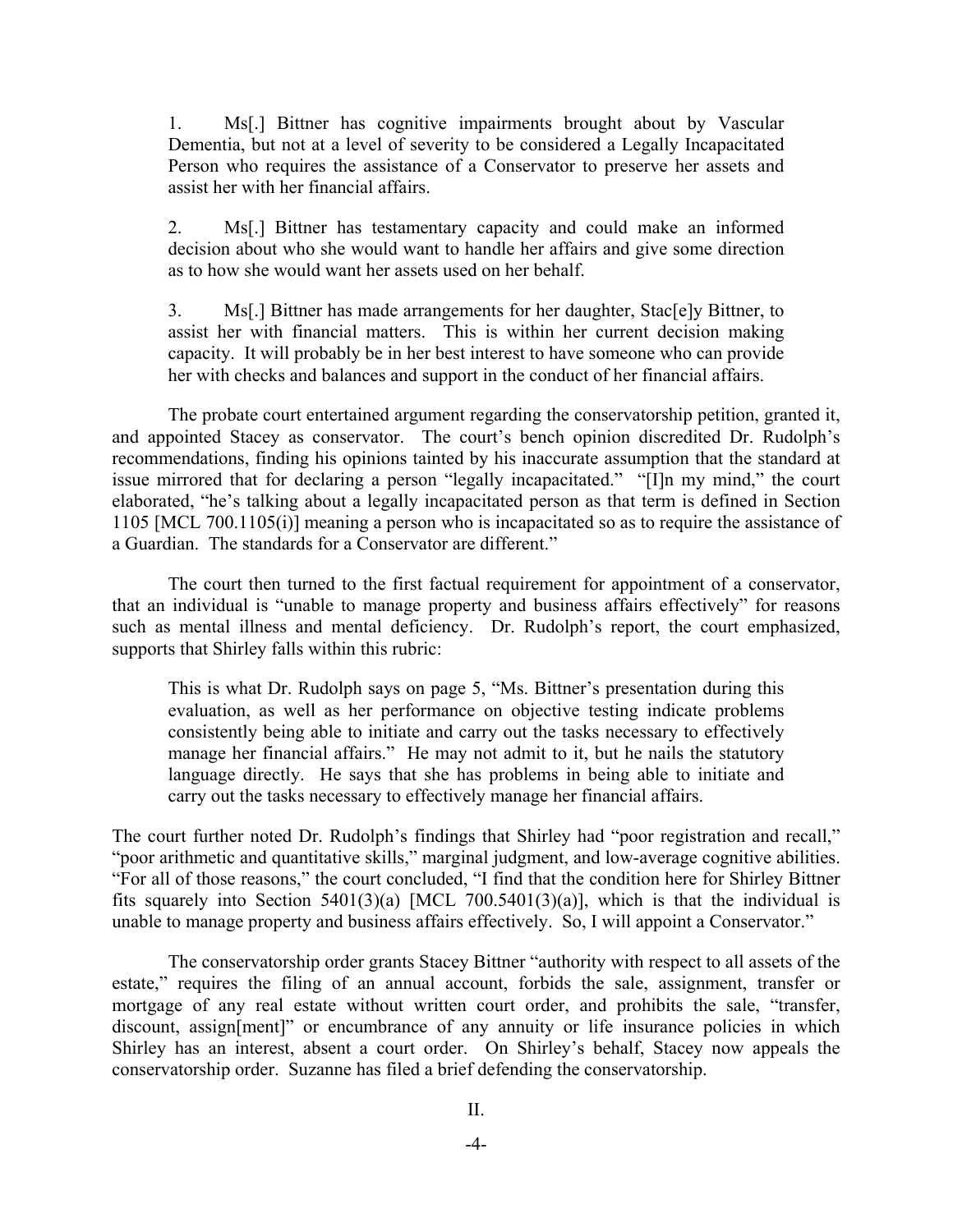We review a probate court's appointment or removal of a fiduciary for an abuse of discretion. *In re Williams Estate*, 133 Mich App 1, 11; 349 NW2d 247 (1984). An abuse of discretion occurs when the court's decision falls outside the range of reasonable and principled outcomes. *Maldonado v Ford Motor Co*, 476 Mich 372, 388; 719 NW2d 809 (2006). However, the probate court's findings of fact are reviewed for clear error. *In re Townsend Conservatorship*, 293 Mich App 182, 186; 809 NW2d 424 (2011). "A finding is clearly erroneous when a reviewing court is left with a definite and firm conviction that a mistake has been made, even if there is evidence to support the finding." *Id.* We consider issues of statutory interpretation de novo. *Id.* 

## III.

 As a preliminary matter, we dispense with Suzanne's contentions that Stacey lacks standing to pursue this appeal, and that because Stacey filed her claim of appeal more than 21 days after entry of the conservatorship order we should have dismissed it. Suzanne raised both arguments in a previously-filed motion to dismiss. This Court held that pursuant to MCR 7.204(A)(3), the claim of appeal was timely filed. With respect to standing, this Court found that Suzanne had not established that Stacey lacked standing to bring this appeal in her capacity as conservator.<sup>1</sup> The law-of-the-case doctrine precludes this Court from revisiting these same issues. *People v White*, 307 Mich App 425, 428-429; 862 NW2d 1 (2014). In any event, pursuant to MCR 2.201(B)(1), a conservator "may sue in his or her own name without joining the party for whose benefit the action is brought." Thus, a conservator may file an appeal on behalf of his or her ward without naming the ward as an appellant.

## IV.

 Our consideration of Shirley's challenge to the probate court's order starts with the section of the Estates and Protected Individuals Code (EPIC), MCL 700.1101 *et seq.*, setting forth the standards governing conservatorship appointments. Under MCL 700.5401(1) (emphasis added), the court "*may* appoint a conservator or make another protective order" if the court determines that *both* of the following criteria are satisfied:

 (a) The individual is unable to manage property and business affairs effectively for reasons such as mental illness, mental deficiency, physical illness or disability, chronic use of drugs, chronic intoxication, confinement, detention by a foreign power, or disappearance.

 (b) The individual has property that will be wasted or dissipated unless proper management is provided, or money is needed for the individual's support, care, and welfare or for those entitled to the individual's support, and that protection is necessary to obtain or provide money. [MCL 700.5401(3).]

 $\overline{a}$ 

<sup>&</sup>lt;sup>1</sup> *In re Conservatorship of Shirley Bittner*, unpublished order of the Court of Appeals, entered October 10, 2014, (Docket No. 320688).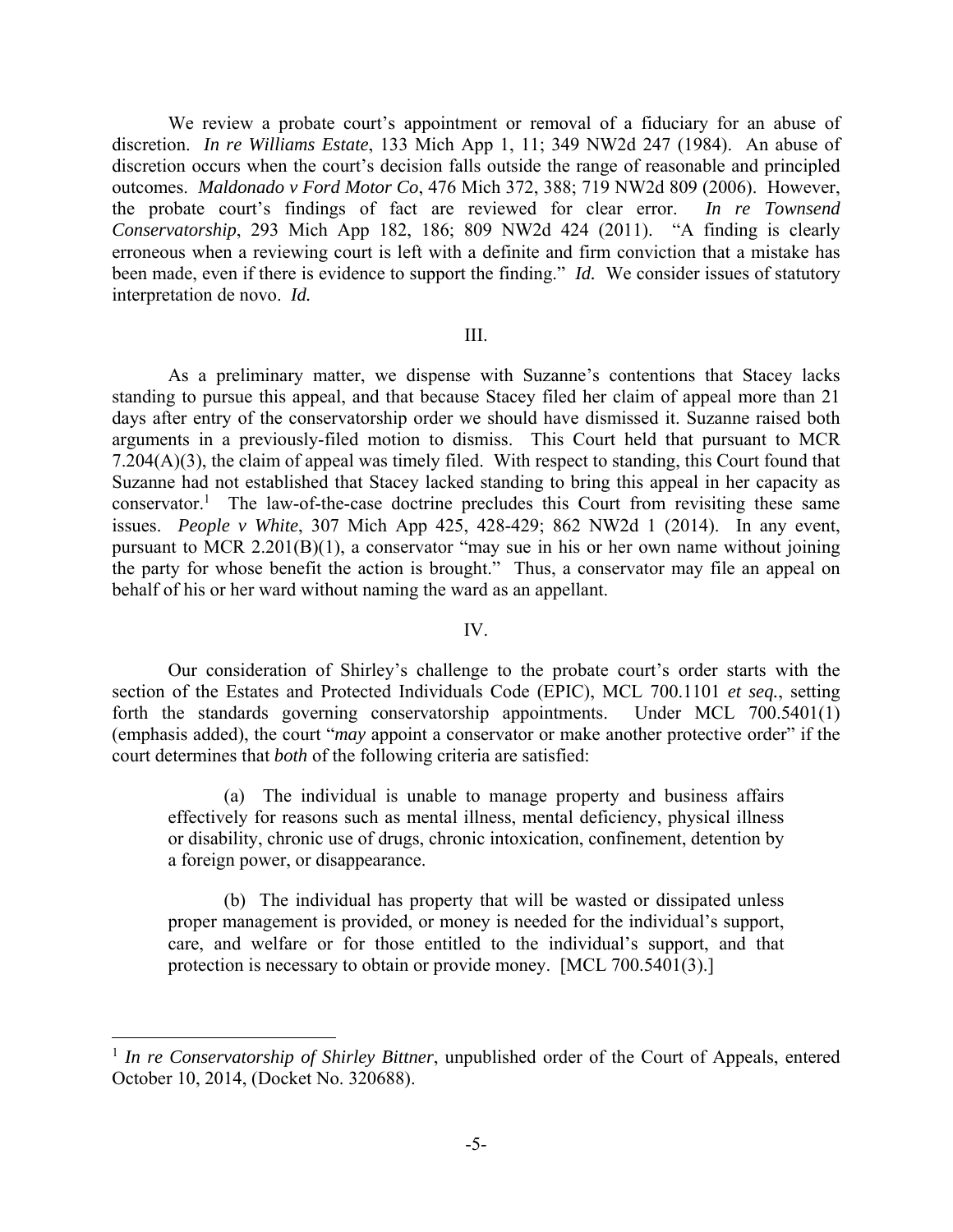These prerequisites must be established by clear and convincing evidence. MCL 700.5406(7). The clear and convincing evidence standard is "the most demanding standard applied in civil cases." *In re Martin*, 450 Mich 204, 227; 538 NW2d 399 (1995). Clear and convincing proof

produce[s] in the mind of the trier of fact a firm belief or conviction as to the truth of the allegations sought to be established, evidence so clear, direct and weighty and convincing as to enable [the factfinder] to come to a clear conviction, without hesitancy, of the truth of the precise facts in issue. [*Id.* (quotation marks and citations omitted; alteration in original).]

Furthermore, in fashioning a conservatorship order,

[t]he court shall exercise the authority conferred in this part to encourage the development of maximum self-reliance and independence of a protected individual and shall make protective orders only to the extent necessitated by the protected individual's mental and adaptive limitations and other conditions warranting the procedure. [MCL 700.5407(1).]

We agree that Dr. Rudolph likely conflated the standards for imposing a conservatorship and for appointing a guardian for a legally incapacitated person. We also agree that clear and convincing record evidence substantiated that Shirley's cognitive impairments give rise to "problems in consistently being able to initiate and carry out the tasks necessary to effectively manage her financial affairs." But this finding, standing alone, does not clearly and convincingly evidence a need for conservatorship.

The plain language of MCL 700.5401(3)(a) requires a determination that an "individual is unable to manage property and business affairs effectively," and that this disability arises from causes such as "mental illness" or "mental deficiency." We first consider whether clear and convincing evidence substantiated that Shirley Bittner was "unable" to perform the tasks necessary to "effectively" care for her assets.

Dr. Rudolph's finding meets this statutory criterion only to the extent that it demonstrates intermittent "problem[s]" with Shirley's ability to effectively manage her finances. Whether Dr. Rudolph would find Shirley consistently *unable* to conscientiously and competently manage her affairs remains unknown; Dr. Rudolph never addressed this specific question. Although Dr. Rudolph observed that Shirley has "problems in consistently" initiating and carrying out tasks relevant to her finances, he rendered no opinion regarding the real question: do Shirley Bittner's mental "deficiencies" render her "unable" to act as a responsible custodian for her funds? The sentence immediately following Dr. Rudolph's pronouncement regarding Shirley's "problems in consistently" initiating and carrying out pertinent tasks states: "She has poor registration and recall, as well as poor arithmetic and quantitative skills which *negatively impact* her ability to be able to independently manage her financial resources." (Emphasis added.) But do the problems that "negatively impact" Shirley's abilities rise to a level that render her "unable" to think and act appropriately regarding her finances?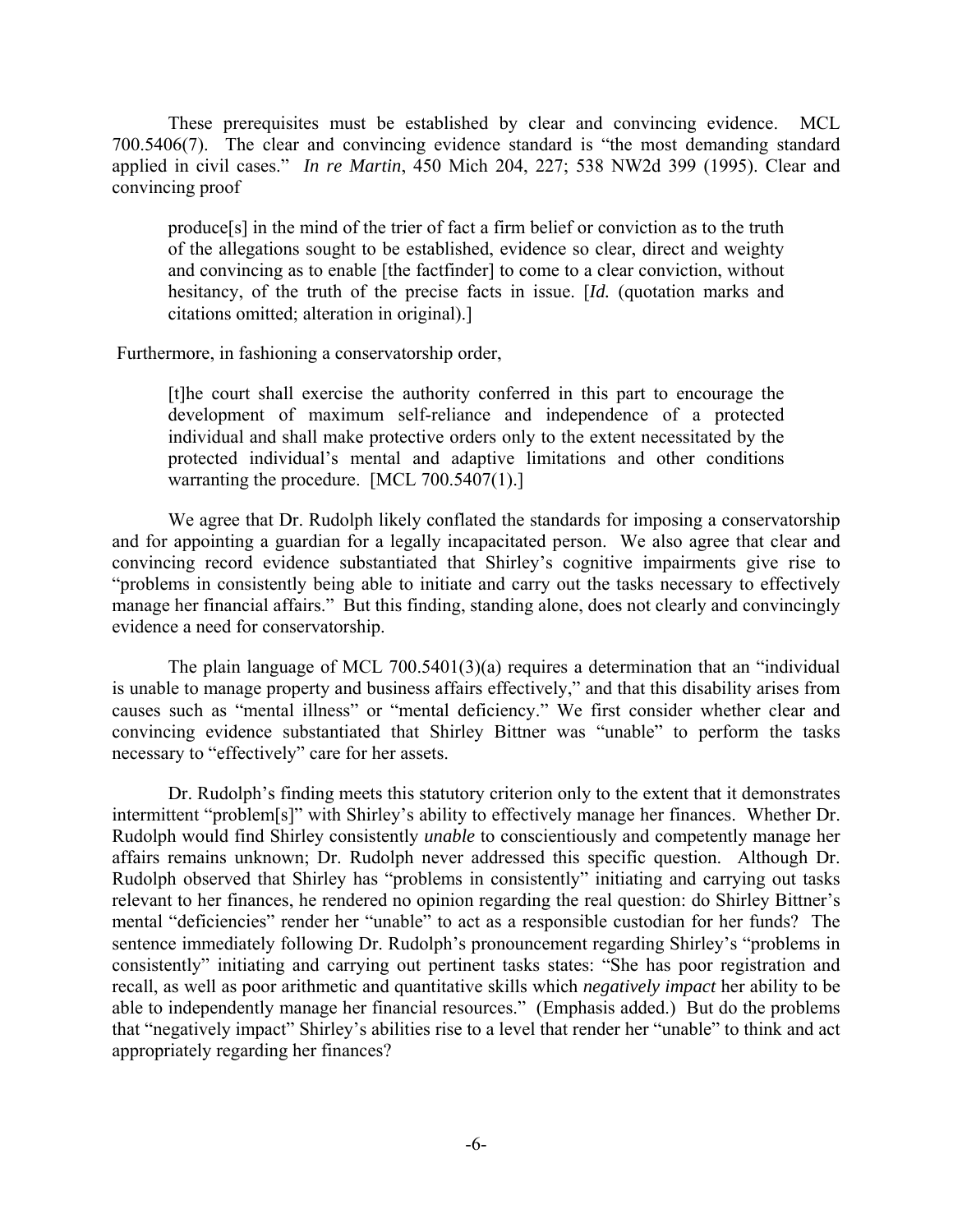The evidence supporting a finding of "inability" must be clear and convincing. Here, the probate court inferred that Dr. Rudolph would agree with the probate court's interpretation of Dr. Rudolph's findings. Given the demanding standard of proof applicable in this case, we are not so sure.

Difficulties with math and memory plague many elderly (and not so elderly) individuals. These irksome attendants to the aging process are not necessarily disabling. Poor subtraction skills and relatively low cognitive-ability testing scores hardly render a person mentally ill or mentally deficient, or even incapable of making rational decisions regarding one's bounty. In our view, clear and convincing evidence that a person "is unable to manage property and business affairs effectively" requires more than low marks on arithmetic or memory tests, or inconsistent ineptitude in balancing a checkbook. Further, that Shirley recognized her intellectual shortcomings and sought out Stacey's assistance demonstrates effective management skill rather than disability. We find the arrangement Stacey and Shirley made akin to an attorney's employment of support staff and electronic "tickler notes" to manage a docket, or to a patient's use of pill boxes and telephonic reminders to manage a medical regimen. The evidence substantiates that Shirley pays her bills on time, lives within her means, satisfactorily manages her household, and (according to both Phillips and Dr. Rudolph) maintains an adequate ability to make responsible decisions. That Shirley detected Suzanne's alleged theft of Shirley's money, arranged for Stacey's assistance with her finances, and sought an accounting bespeaks her intellectual competence. Accordingly, we are left with a definite and firm conviction that the probate court erred by finding that clear and convincing evidence satisfied MCL 700.5401(3)(a).

But even assuming that the probate court correctly concluded that clear and convincing evidence established Shirley's inability to manage her property and business affairs effectively, the probate court made no findings regarding MCL 700.5401(3)(b), which addresses whether Shirley's property "will be wasted or dissipated unless proper management is provided." Nor does clear and convincing evidence of record substantiate this prong of MCL 700.5401(3). Indeed, the evidence preponderates to the contrary.

The only evidence suggesting waste or dissipation of assets is that Suzanne, not Shirley, improperly transferred funds. We find no indication that under Shirley's management, money or property was mishandled. Rather, the record supports that Shirley responsibly sought Stacey's assistance and granted her a power of attorney. No facts presented to the probate court even hinted at fiscal mismanagement under this regime. As Phillips noted, the "safeguards in place with the POA and daughter Stac[e]y's help" weigh against a conservatorship. Despite Shirley's age-related mental infirmities, her financial affairs are in good order and well-controlled with Stacey's assistance. Thus, this record demonstrates that the necessary prerequisites for a conservatorship have not been fulfilled.

Further, we observe that the probate court failed to take into account the Legislature's command that it "shall exercise the authority conferred in this part to encourage the development of maximum self-reliance and independence of a protected individual and shall make protective orders only to the extent necessitated by the protected individual's mental and adaptive limitations and other conditions warranting the procedure." MCL 700.5407(1). This subsection of EPIC has yet to be construed by an appellate court. The Reporter's Comment provides: "Subsection (1) states a public policy that the court's authority over an adult's assets and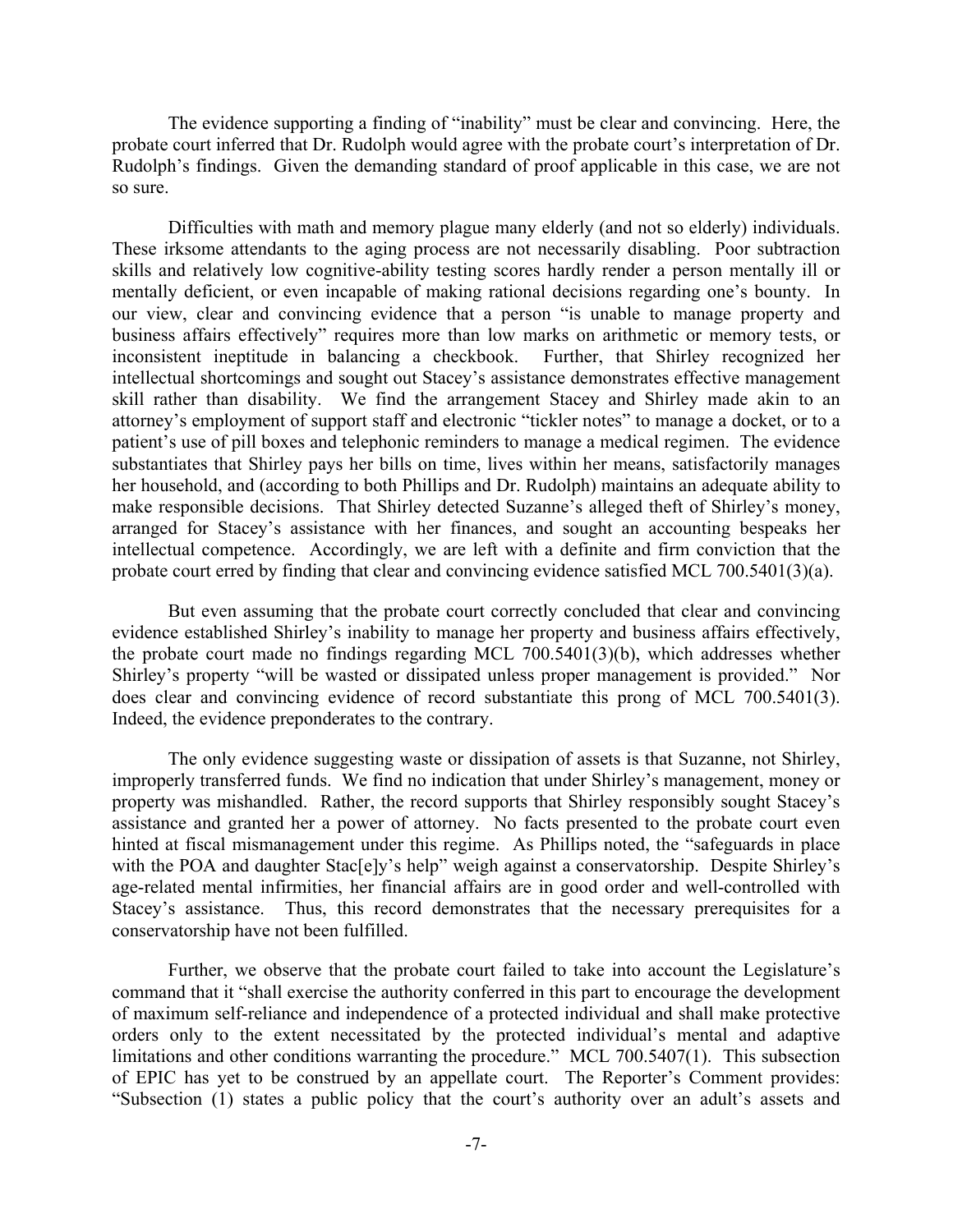financial affairs should be the least intrusive possible while still providing needed protection. This policy is stated in numerous places throughout Part 4 of Article V." *Estates & Protected Individuals Code With Reporter's Commentary* (ICLE, 2015 ed), p 401. In a similar vein, the Reporter's Comment to MCL 700.5401 adds:

 It is important to appreciate that the court may provide assistance in alternative ways. Either a conservator may be appointed, or the court, without appointing a conservator, may issue an order of protection authorizing, directing, or ratifying some action for the management or protection of the individual's assets. The alternative approaches are available both for minors and for adults in need of protection. For adults, an order of protection without appointing a conservator may be consonant with the direction in MCL 700.5407(1) for the court to be as minimally intrusive as possible. [*Id*. at p 394.]

"While not binding," the Reporter's Comments to the EPIC "aid in the interpretation of a statute or rule." *In re Lundy Estate*, 291 Mich App 347, 355; 804 NW2d 773 (2011).

 We draw from these sources the principle that when considering a petition for conservatorship, a probate court should approach the task from the perspective of respect for individual's right to acquire, enjoy, and dispose of her property as she sees fit. Any restrictions on this fundamental right must be narrowly tailored to an individual's specific capabilities and incapacities, bearing in mind the heightened evidentiary threshold for judicial interference. EPIC provides a probate court with tools for crafting orders that balance personal rights with demonstrated needs for protection. MCL 700.5408(1) provides, in relevant part:

If it is established in a proper proceeding that a basis exists as described in [MCL 700.5401] for affecting an individual's property and business affairs, the court, *without appointing a conservator*, may authorize, direct, or ratify a transaction necessary or desirable to achieve a security, service, or care arrangement meeting the protected individual's foreseeable needs. Protective arrangements include, but are not limited to, payment, delivery, deposit, or retention of money or property; sale, mortgage, lease, or other transfer of property; entry into an annuity contract, contract for life care, deposit contract, or contract for training and education; or an addition to or establishment of a suitable trust. [Emphasis added.]

MCL 700.5419(1) allows for the creation of a limited conservatorship "specifying that only a part of the protected individual's property vests in the conservator[.]"

Read together, MCL 700.5407(3), MCL 700.5419(1), and MCL 500.700.5408 mandate that a court carefully and thoughtfully consider whether arrangements less intrusive than a conservatorship will adequately protect an individual's property as well as her autonomy.

 Here, the evidence presented to the probate court established that Shirley's financial affairs were in good order and well-managed through her arrangement with Stacey. Although Shirley exhibited some deficits in memory, math, motor skills and executive functioning, she understood her sources of income and economic responsibilities. Shirley's grant of a durable power of attorney to Stacey confirms rather than negatives her ability to effectively manage her